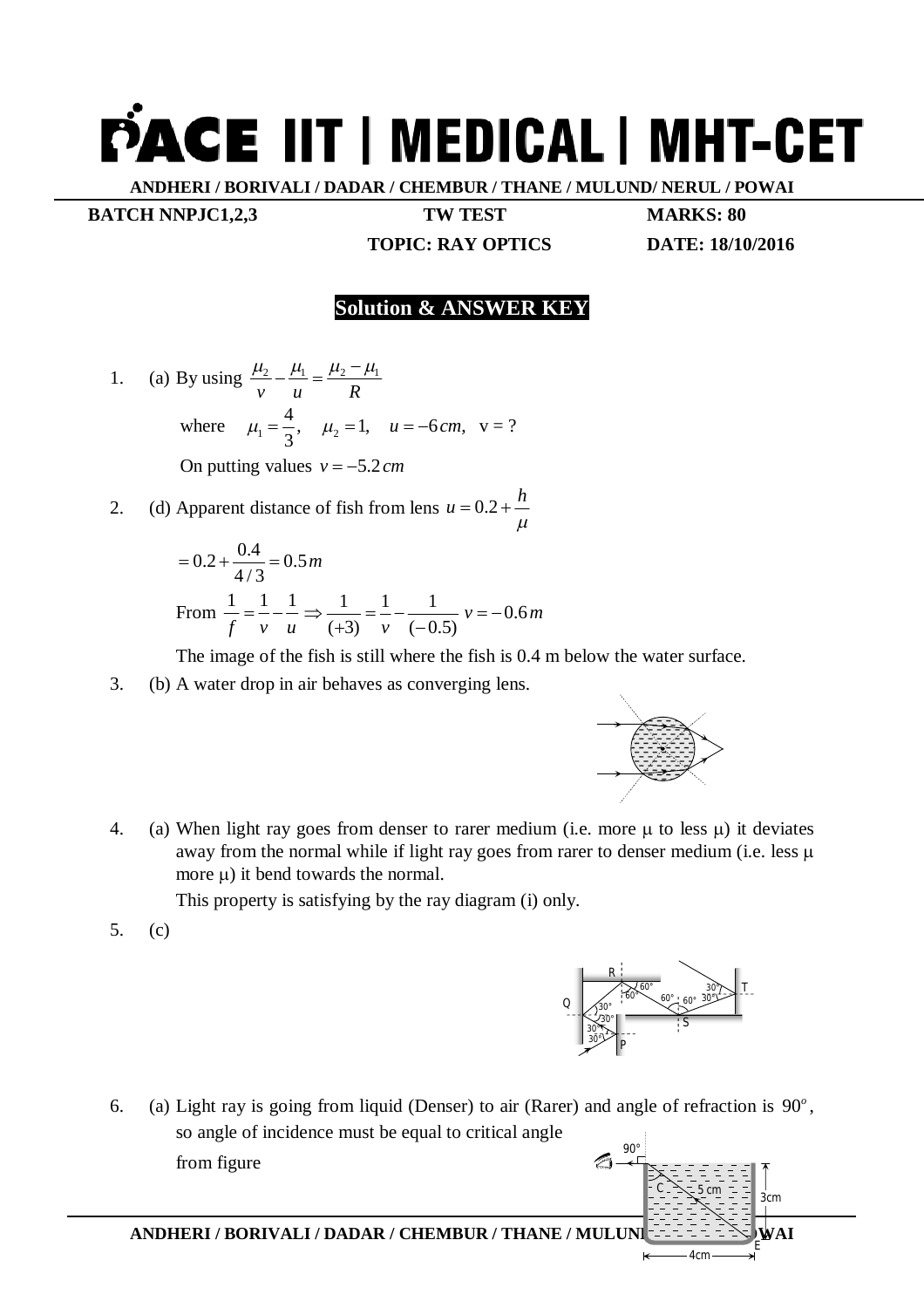$$
\sin C = \frac{4}{5}
$$
  
Also  $\mu = \frac{1}{\sin C} = \frac{5}{4} = 1.2$ 

7. (a) Focal length of lens will increase by four times (i.e. 12 cm) while focal length of mirror will not affected by medium.

8. (c) 
$$
\Delta x = \left(1 - \frac{1}{\mu}\right)t
$$
  
=  $\left(1 - \frac{1}{1.5}\right) \times 6$ 

 $= 2$  cm.

Distance of object from mirror = 42 cm.

9. (c) Suppose the maximum height of the liquid is h for which the source is not visible. Hence radius of the disc

$$
r = \frac{h}{\sqrt{\mu^2 - 1}}
$$
  

$$
1 = \frac{h}{\sqrt{\left(\frac{5}{3}\right)^2 - 1}} \Rightarrow h = 1.33 \text{ cm}
$$



10. (b)



From above figure it can be proved that separation between nth order image formed in the two mirrors  $= 2na$ 

11. (c) Here object and image are at the same position so this position must be centre of curvature

$$
\therefore R = 12 \text{ cm}
$$
  

$$
\Rightarrow f = R
$$

$$
\Rightarrow f = \frac{R}{2}
$$



12. (b) For TIR at PQ ;  $\theta < C$ 

From geometry of figure  $\theta = 60$  i.e.  $60 > C \implies \sin 60 > \sin C$ 

$$
\Rightarrow \frac{\sqrt{3}}{2} > \frac{\mu_{Liquid}}{\mu_{\text{Prism}}} \Rightarrow \mu_{Liquid} < \frac{\sqrt{3}}{2} \times \mu_{\text{Prism}}
$$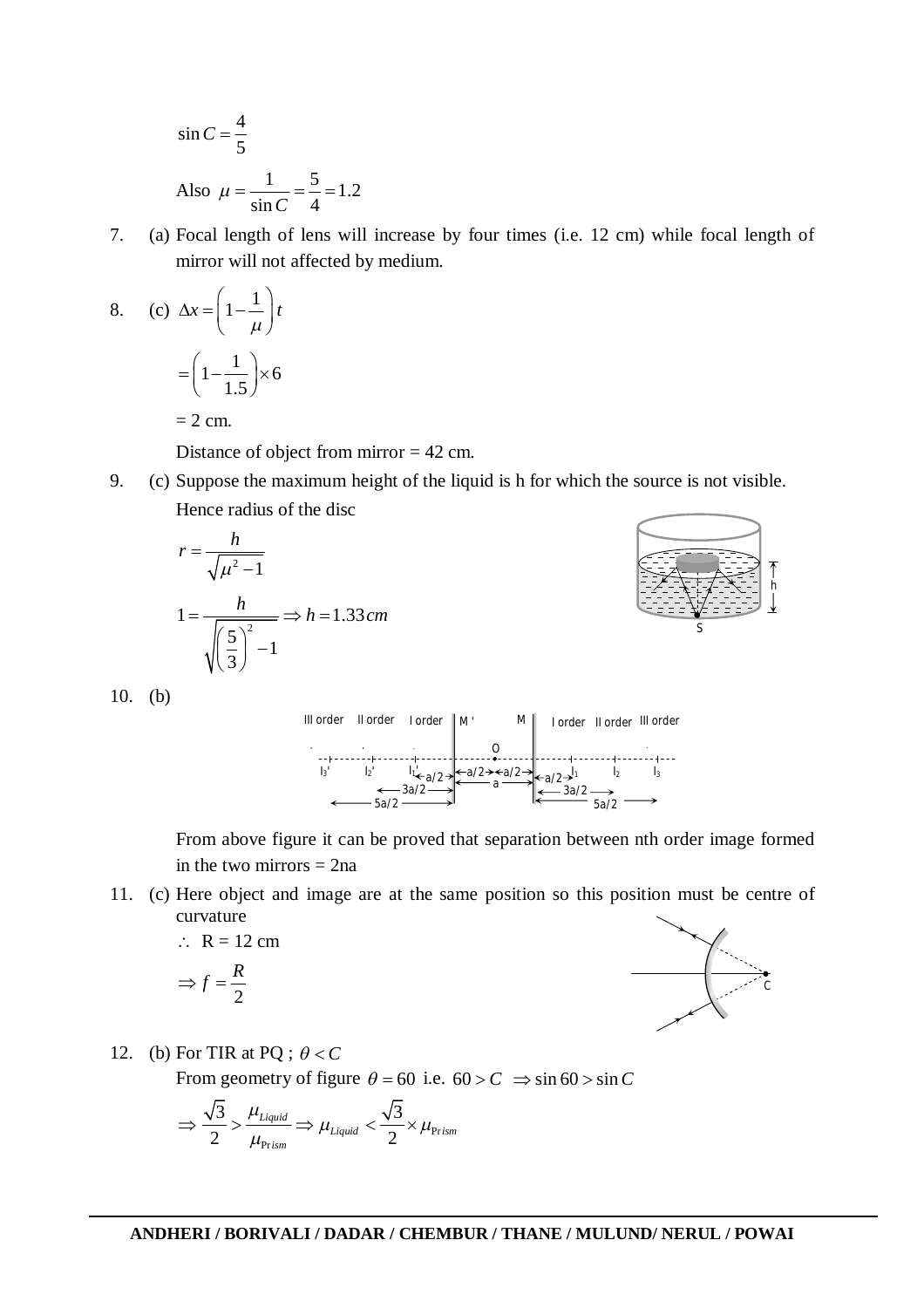$$
\Rightarrow \mu_{\text{Liquid}} < \frac{\sqrt{3}}{2} \times 1.5 \Rightarrow \mu_{\text{Liquid}} < 1.3 \,.
$$
\n
$$
\text{13. (c) } \mu_2 = \frac{1}{\sin C} \Rightarrow \frac{\mu_2}{\mu_1} = \frac{\lambda_1}{\lambda_2} = \frac{1}{\sin C}
$$
\n
$$
\Rightarrow \frac{6000}{4000} = \frac{1}{\sin C} \Rightarrow C = \sin^{-1}\left(\frac{2}{3}\right)
$$

14. (c) Two plano-convex lens of focal length f, when combined will give rise to a convex lens of focal length  $f/2$ .

The image will be of same size if object is placed at 2f i.e. at a distance f from optical centre.

15. (c) Considering pole at P, we have

$$
\frac{\mu_2}{\nu} - \frac{\mu_1}{\mu} = \frac{\mu_2 - \mu_1}{R}
$$

$$
\Rightarrow \frac{1}{\infty} - \frac{\mu}{(-2R)} = \frac{1 - \mu}{(-R)}
$$

$$
\Rightarrow \frac{\mu}{2R} = \frac{1 - \mu}{(-R)} \Rightarrow \mu = 2
$$

16. (a) From figure  $\theta + \theta + 10 = 90$ 

$$
\implies \theta = 40^{\circ}
$$







End A of the rod acts as an object for mirror and A' will be its image so  $u = 2f - 1 =$  $20 - 5 = 15$  cm

$$
\therefore \frac{1}{f} = \frac{1}{v} + \frac{1}{u} \implies \frac{1}{-10} = \frac{1}{v} - \frac{1}{15} \implies v = -30 \text{ cm}.
$$
  
Now  $m = \frac{\text{Length of image}}{\text{Length of object}} = \frac{(30-20)}{5} = 2$ 

18. (a) When the object is placed at focus the rays are parallel. The mirror placed normal sends them back. Hence image is formed at the object itself as illustrated in figure.



**ANDHERI / BORIVALI / DA** $\vert - \frac{1}{2}c \vert = -\frac{1}{2}R$  **/ THANE / MULUND/ NERUL / POWAI** 19. (a) For TIR at AC  $\theta > C$  $B \longrightarrow A$  $\theta$ *C*  $\theta$